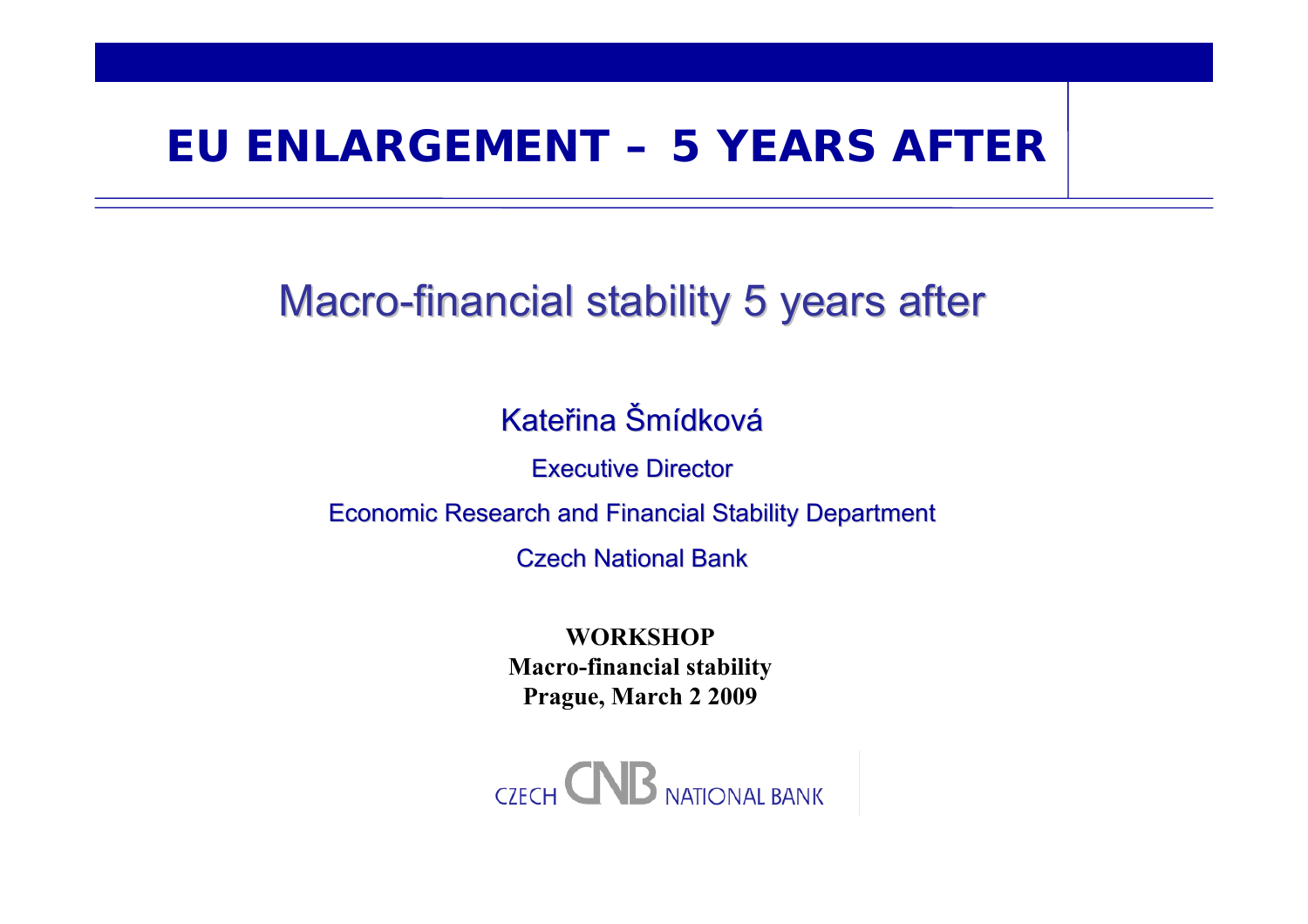

**It helped curing the transformation symptoms such as lack of capital and know-how.**

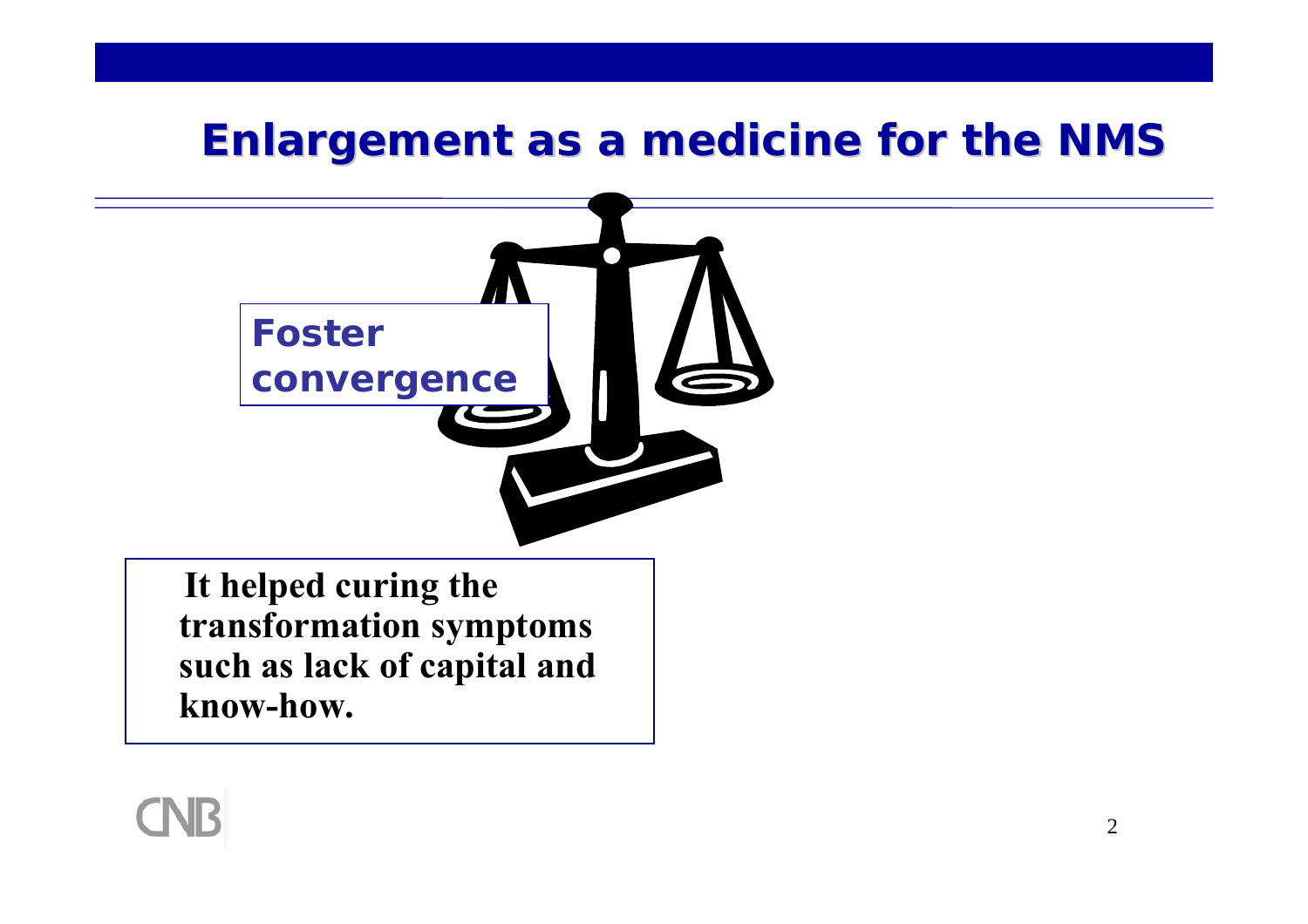

**It helped curing the transformation symptoms such as lack of capital and know-how.**

**It came with side effects such as enhanced interdependence and increased debt.**

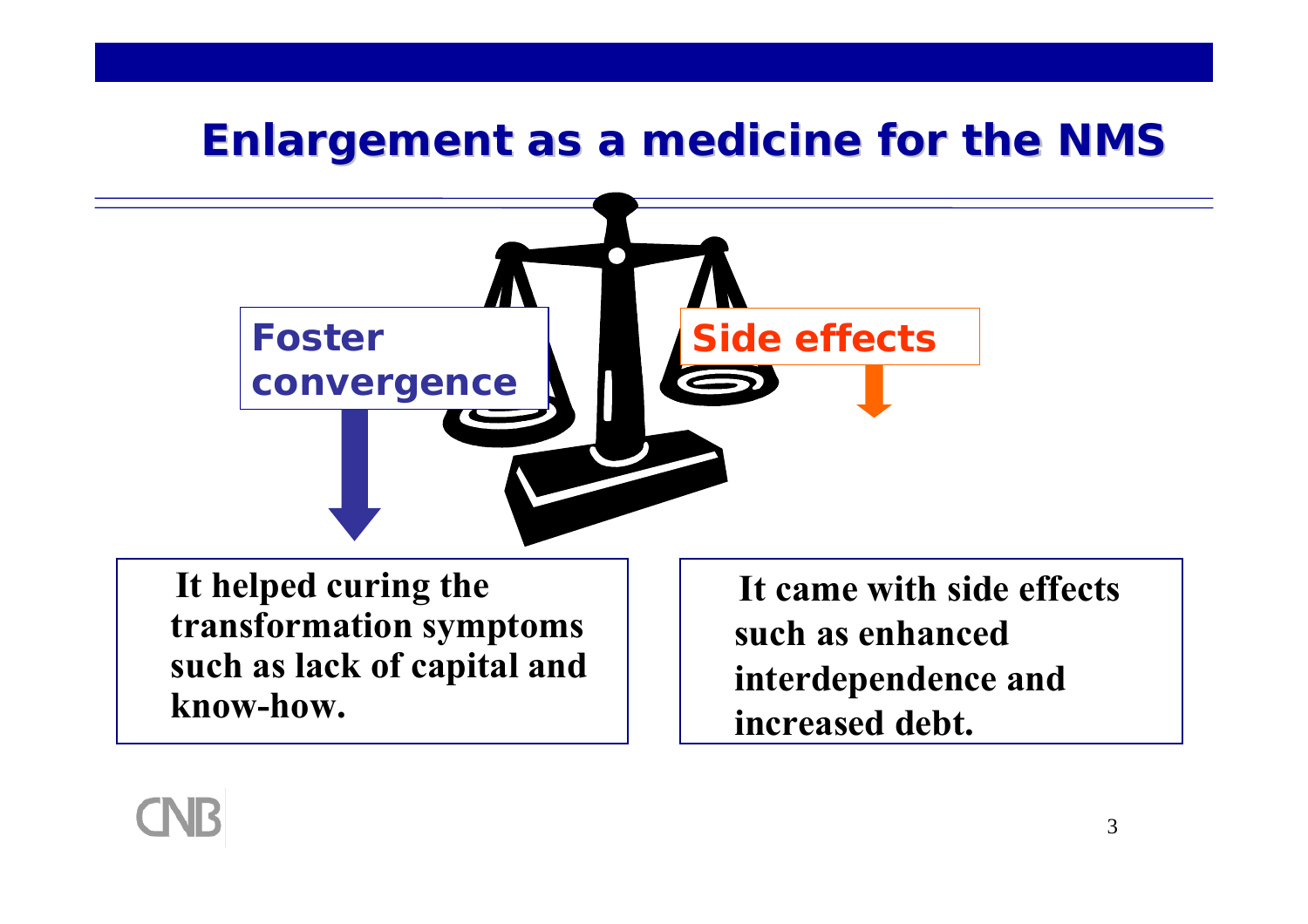

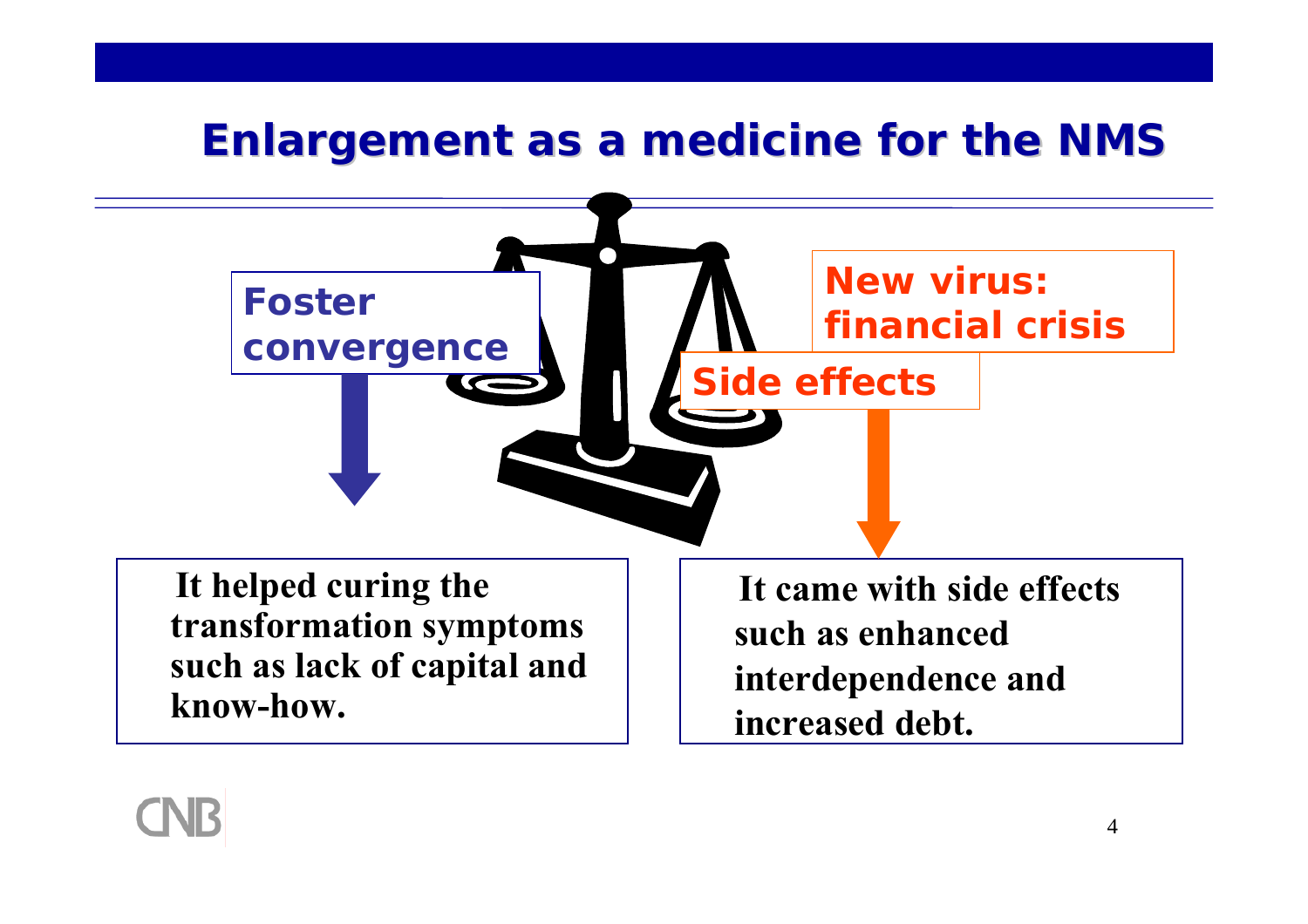

**The conference is an opportunity to discuss the complex task: cure symptoms and the fight virus**

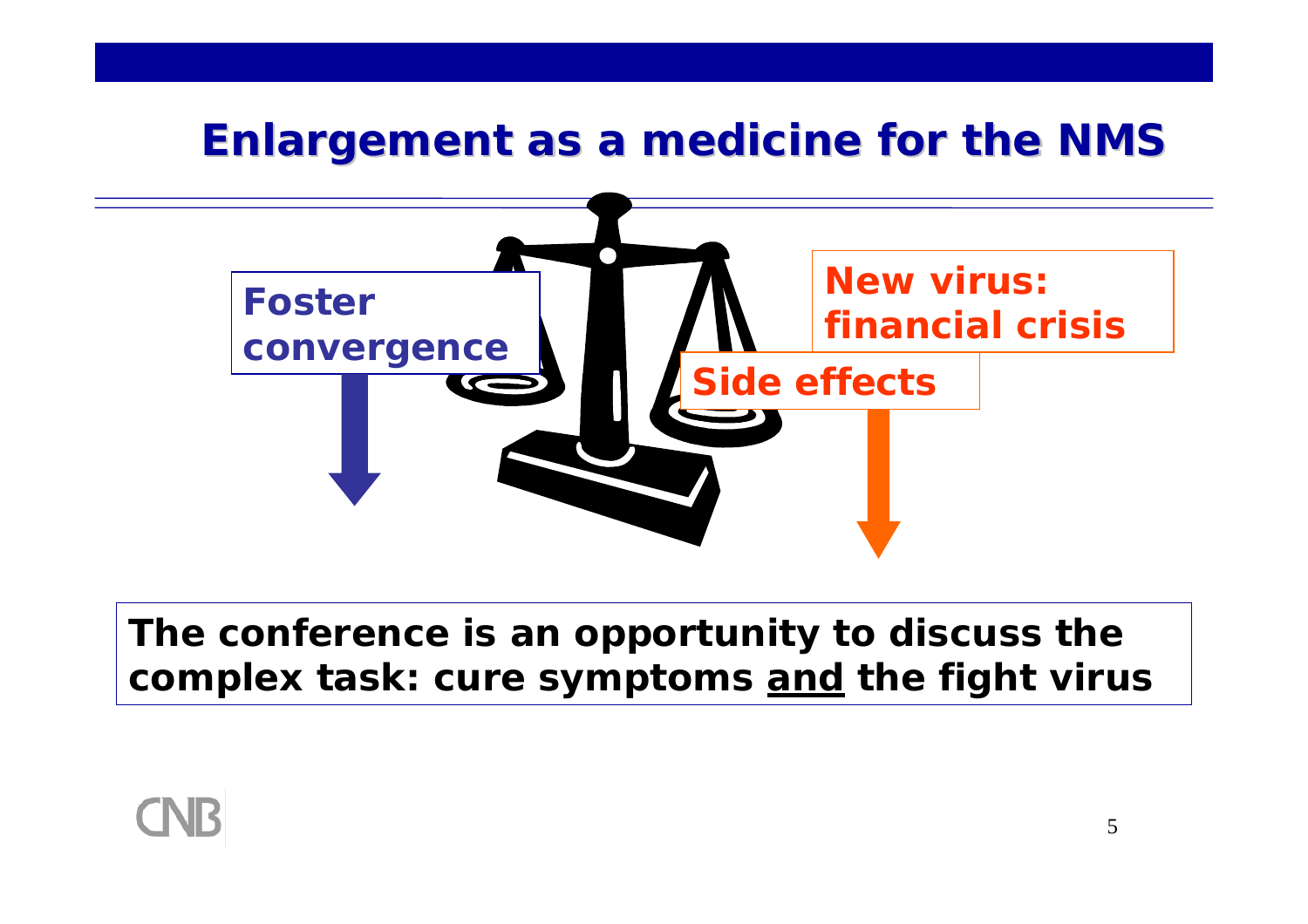## **Focus of this workshop: stability Focus of this workshop: stability**

- **Two background documents provide us with an excellent collection of facts and analysis:**
	- **Enlargement has increased integration**
	- **Integration intensifies cross-country transmission of shocks, but it also makes risk sharing possible**
	- **Enlargement has put emphasis on nominal convergence (Maastricht)**
	- **Nominal convergence (according to Maastricht) contributes to macro-financial stability, but is not enough to secure it**
- •**Background documents open various questions…**

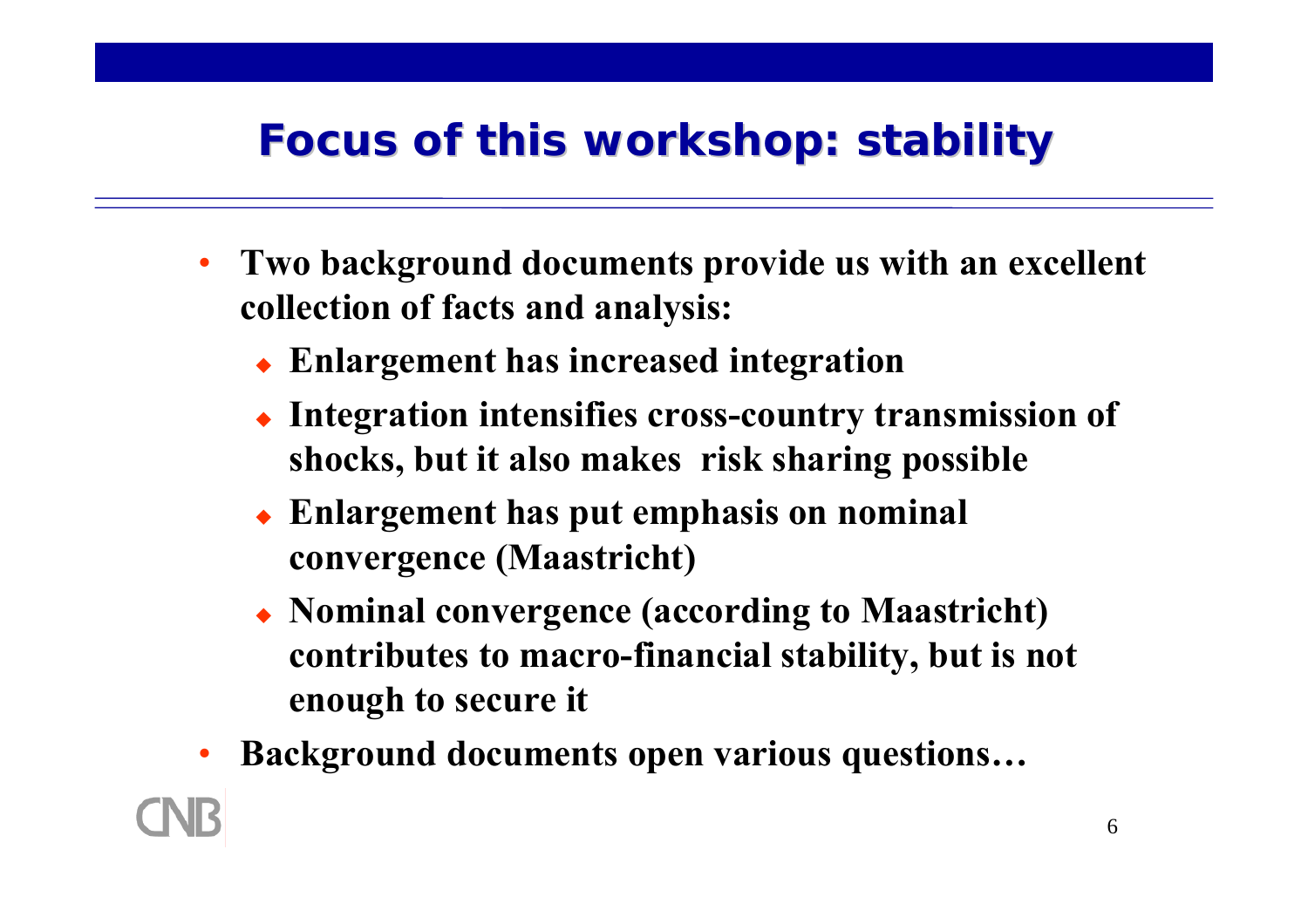- **NMS do not have less efficient risk pricing than others** 
	- **NMS are claimed to under-price risks (credit booms)**
	- **under-pricing observed in many countries**
- **Integration does not make countries similar**
	- **despite being integrated (trade openness, FDI), NMS are different according to financial stability indicators**
	- ◆ **homogeneity (synchronization of cycles) and financial tools to trade and share risks are substitutes**
- • **Markets seem to reflect country differences**
	- **country risk premia reflect differences in indicators**
	- **policies (transparency) should focus on differentiating to reduce cross-country transmission of shocks**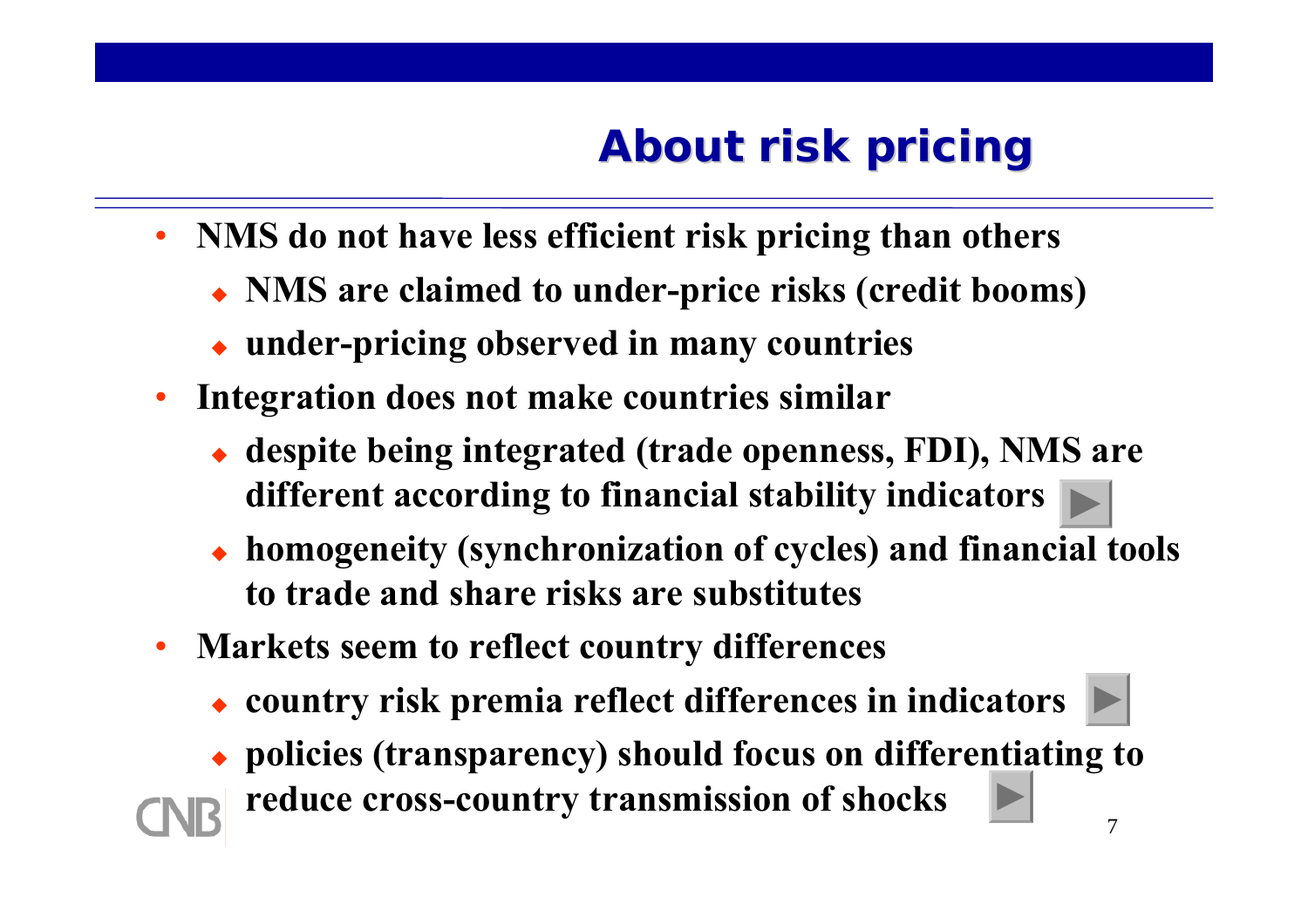## **About macro-financial financial stability stability**

- **NMS should go beyond Maastricht to ensure stability**
	- **3% deficit is no anchor, but the upper limit for bad times**
	- **easy to import instability, impossible to import stability**
	- **EMU entry is no panacea, domestic framework vital**
- **What are the guidelines for this framework ?**
	- **have medium-term fiscal plans, not just annual budget, do not encourage borrowed growth (fiscal authority)**
	- ♦ **internalize systemic risks into macro forecast, communicate actively (central bank)**
	- **conduct medium-term stress-tests and internalize systemic risks into risk models (supervision authority and also financial institutions)**

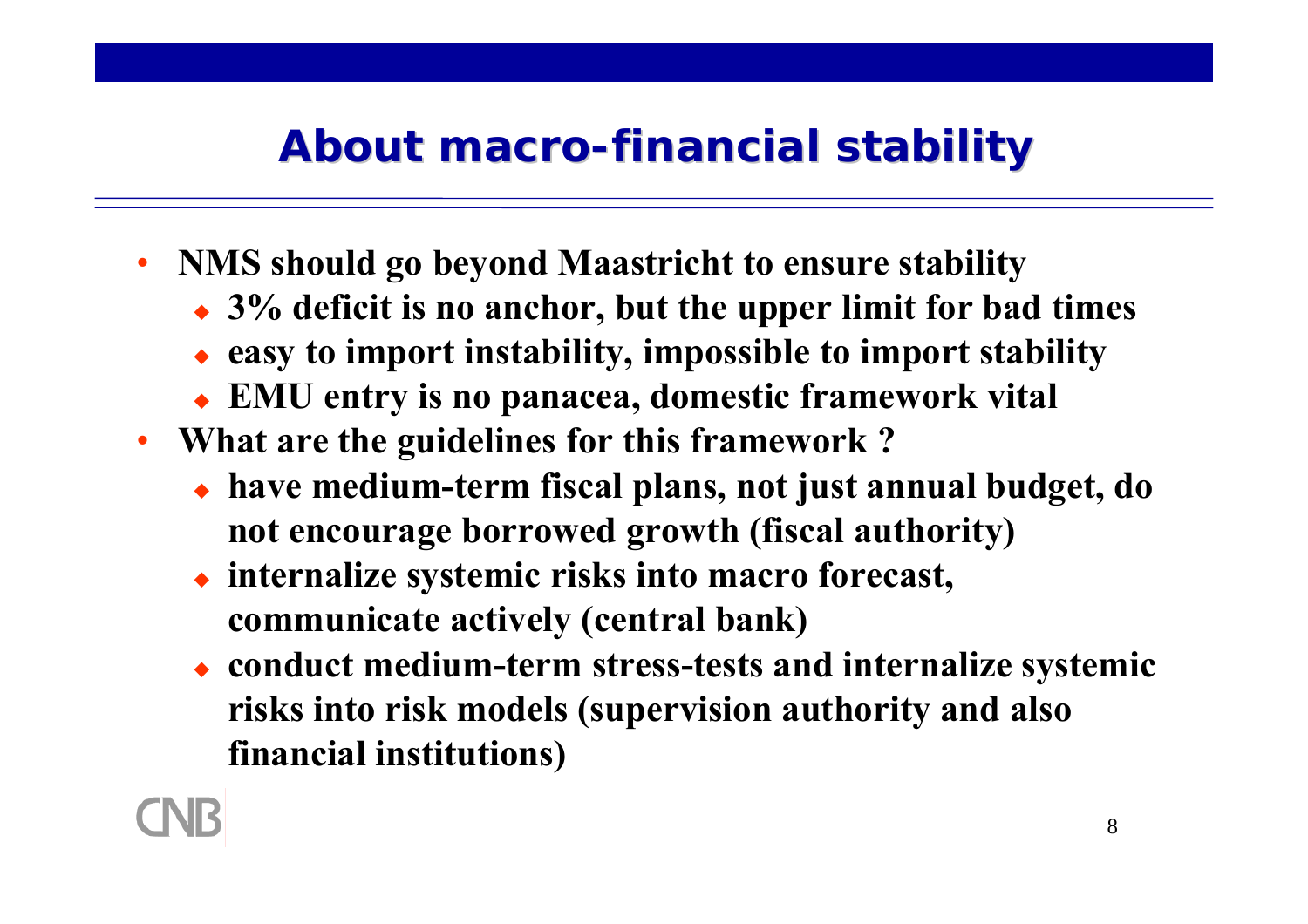# **About financial stability About financial stability**

- **The new financial architecture should try to fight the virus, without forgetting the initial aim of the medicine (real convergence) :**
	- **No excessive regulation, if information available about risks, ensure that authorities will act (regulation versus incentives versus tools available) and households will consider (regulation versus financial education)**
- **Powers and responsibilities should be balanced:**
	- **either integration of supervision on national level (and national deposit insurance schemes) or EU supervisor (and the EU burden-sharing scheme)**
- **NMS has also something to offer:**
	- **1990´s experience (privatization, bad bank assets, nationalization).**

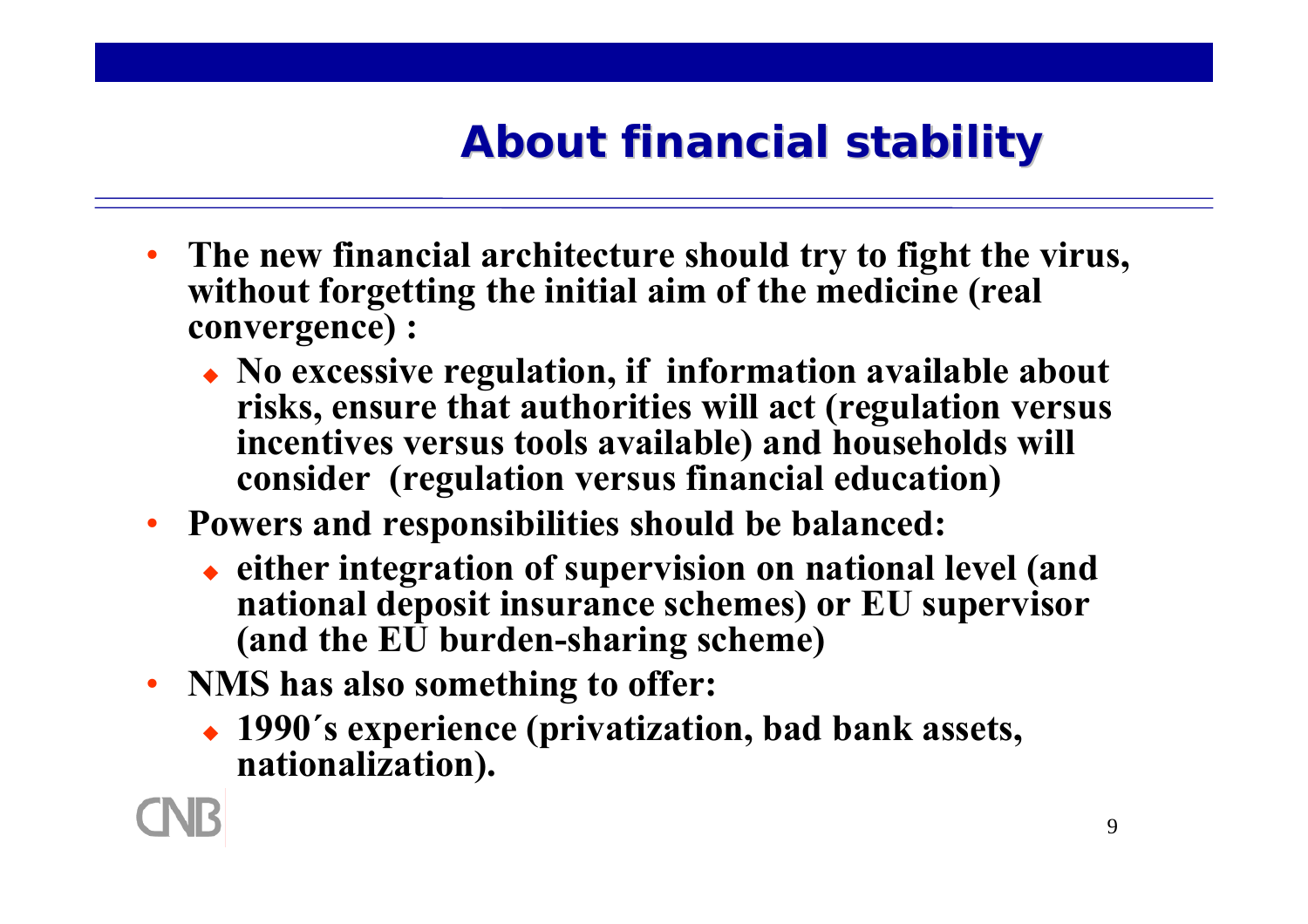## **Back to the growth effects Back to the growth effects**

- • **Do we underestimate enlargement bonus?**
	- **improved consumer choice (welfare gains)**
	- **indirectly confirmed by voting by foot – NMS citizens did not go West (fears have not materialize)**
- **Do we overestimate growth bonus?**
	- **impossible to distinguish this bonus from transition and globalization factors**
	- **GNP indicates smaller gains (FDI)**
- **What are origins of growth bonus (integration or fiscal stimulus)?**
	- **roughly 2% of GDP**
	- **estimated net inflow of structural funds 1.3% of GDP**

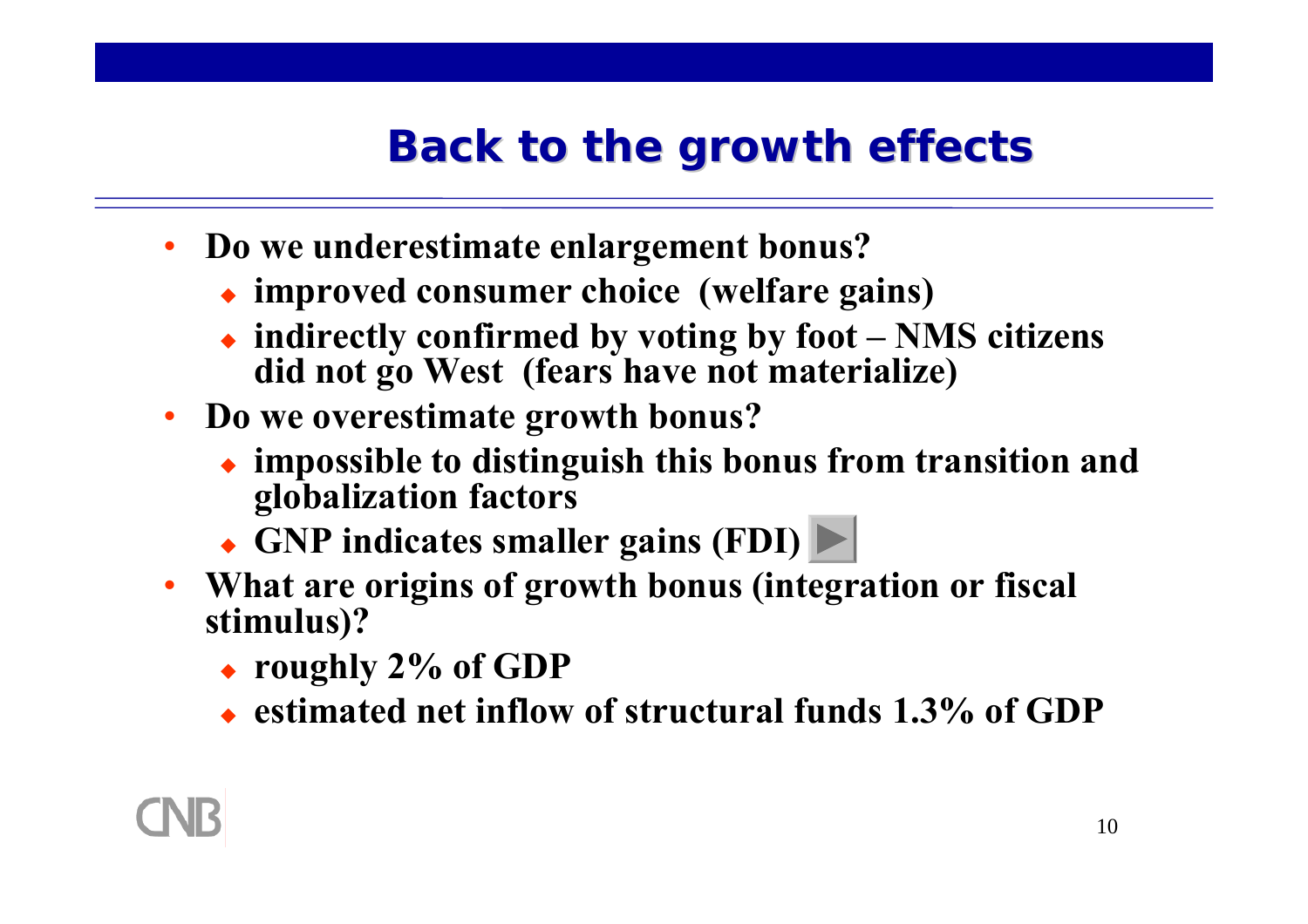#### **EU ENLARGEMENT – 5 YEARS AFTER**

## Thank you for your attention

**Kateřina Šmídkovákaterina.smidkova@cnb.cz**



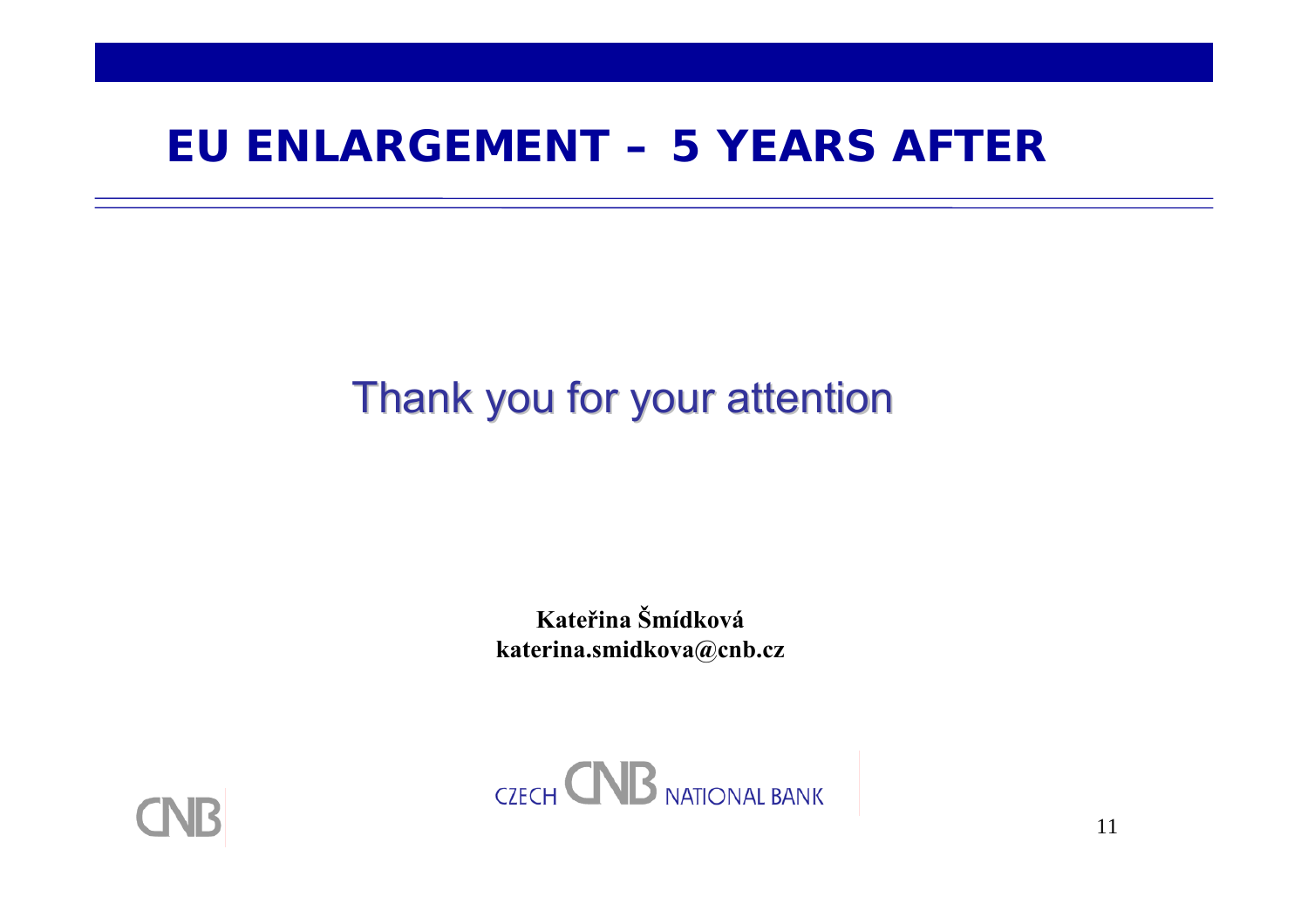**Chart: FX loans (in % of total, end-2007)**



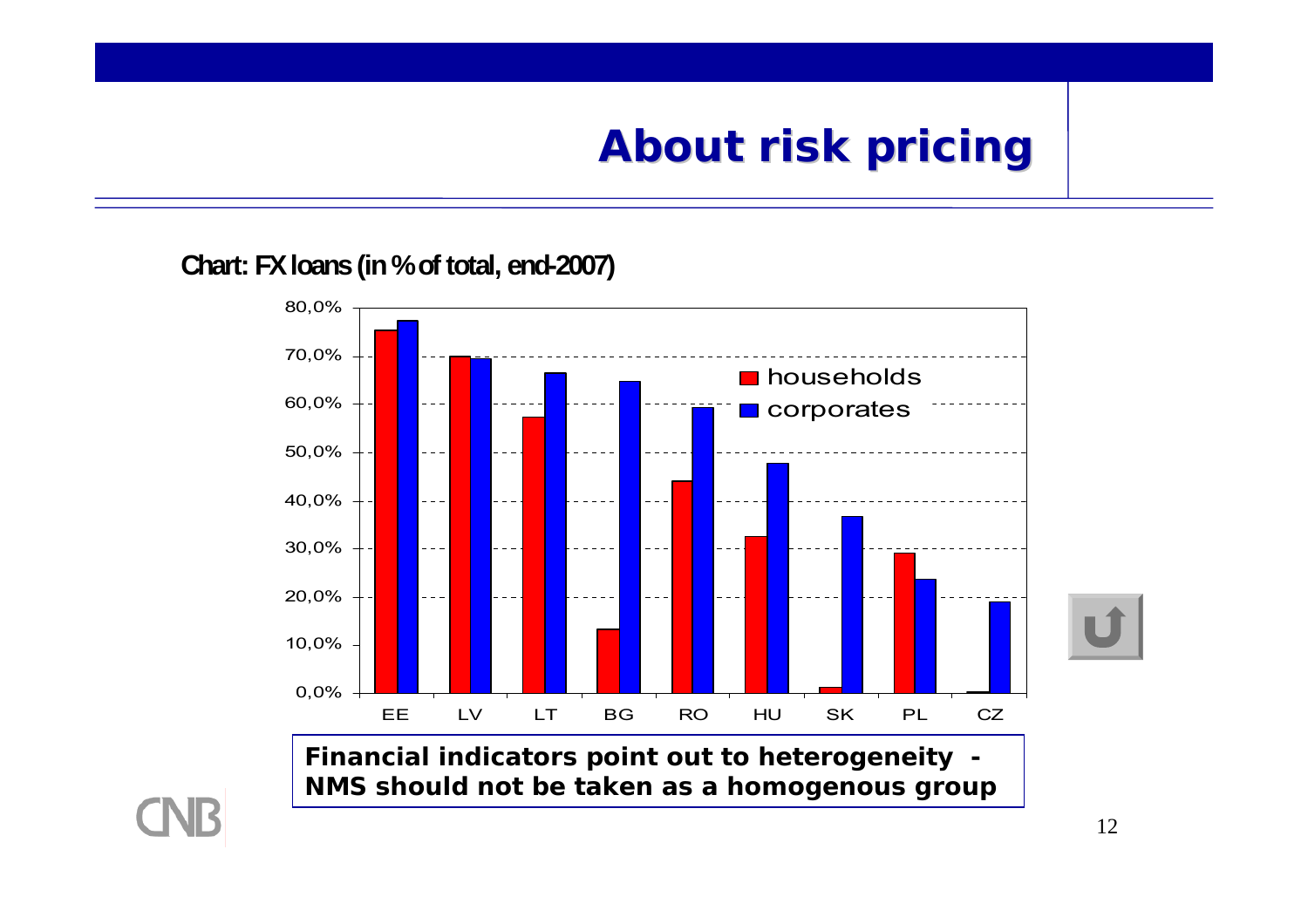

Source: Thomson Datastream

**Markets seem to reflect this heterogeneity.**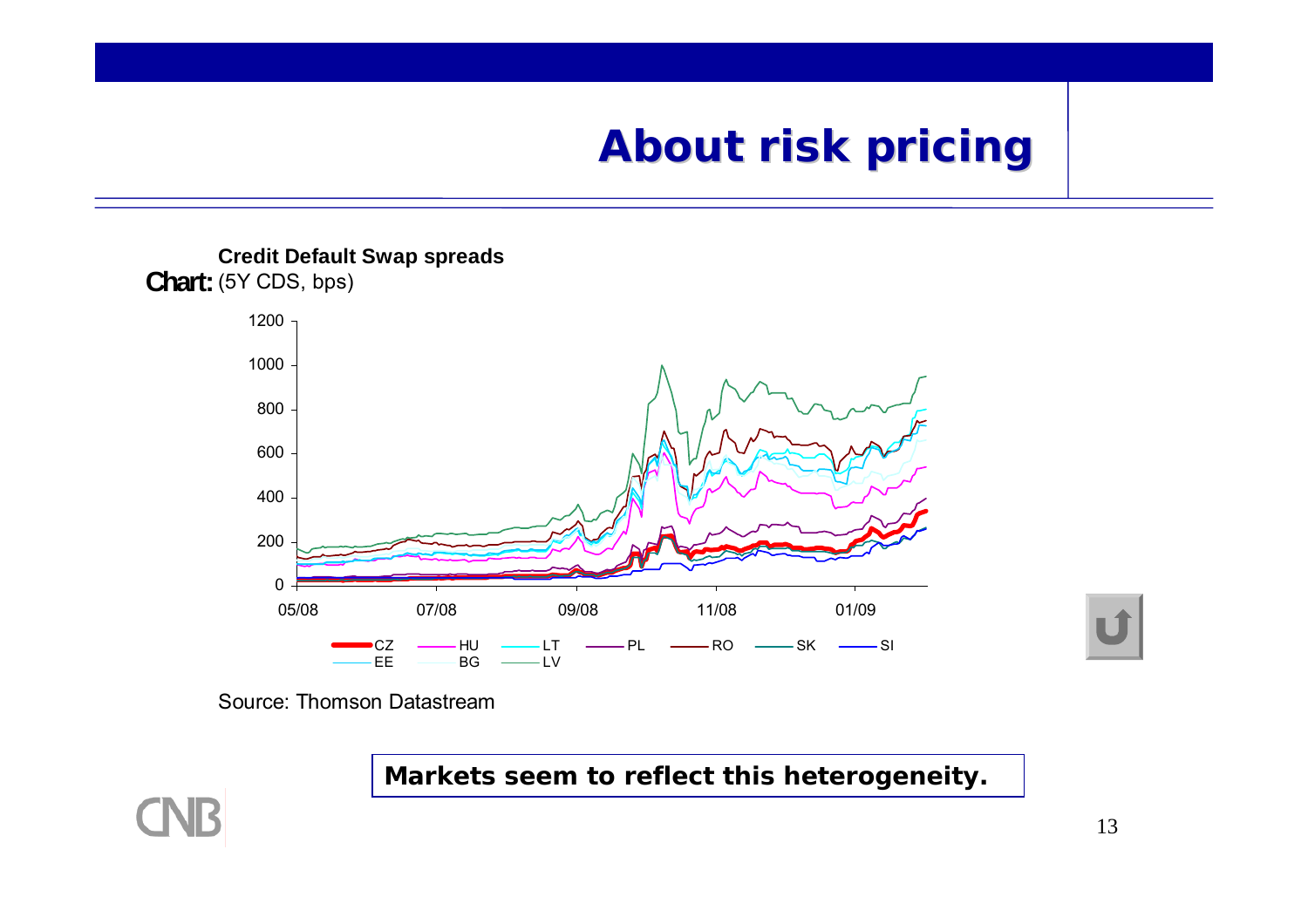**Example of ignoring heterogeneity: "Argentina on Danube" (Economist, February 21)–CR cut interest rates and households are in agony because of mortgages in euros.**

**Chart: FX loans (in % of total, end-2007)**



**Media still view the NMS as a homogenous group sometimes. This view increases risks of crosscountry transmission of shocks via contagion. See no mortgages in euros in the Czech case.**